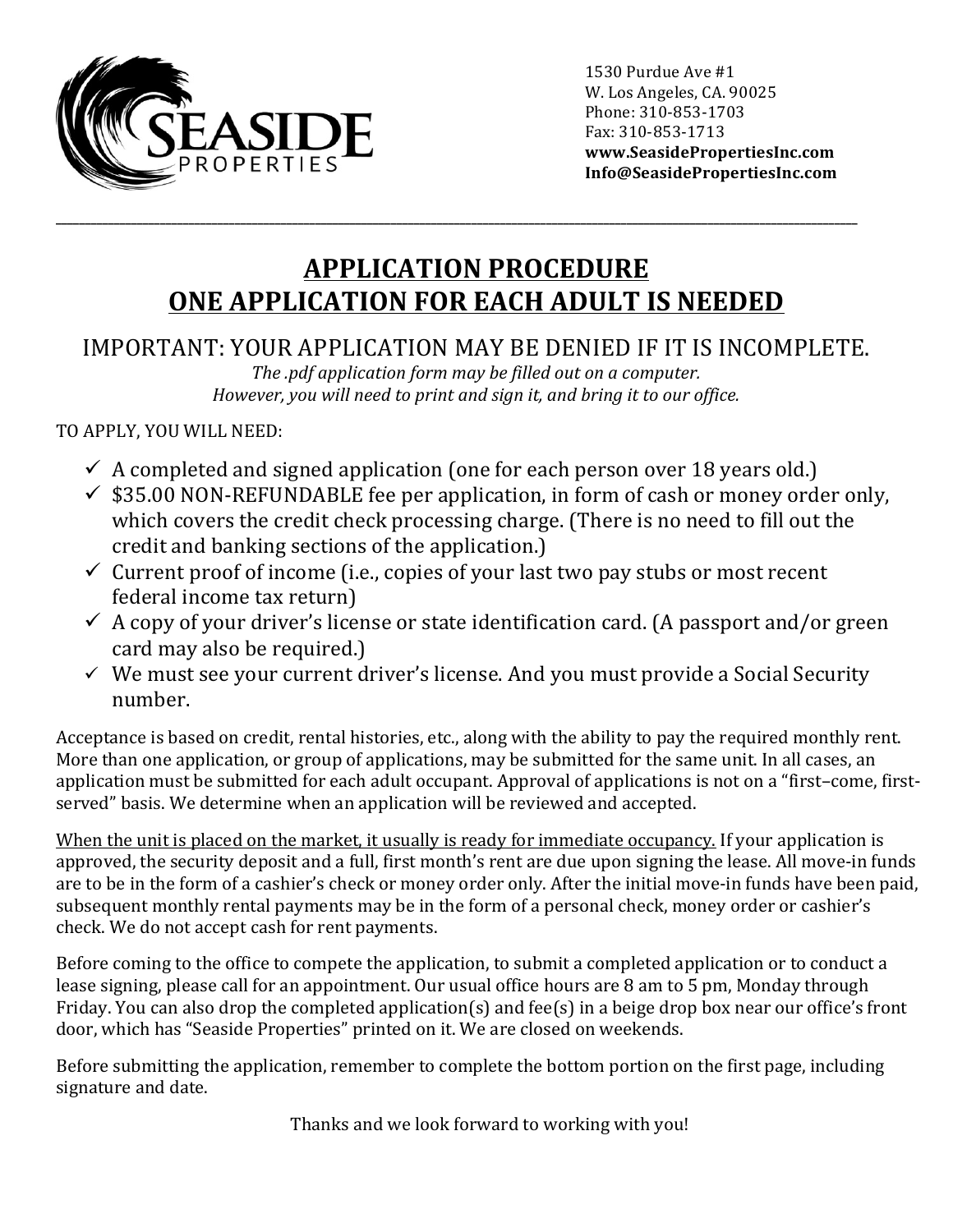

## **APPLICATION TO RENT Complete separate application for each adult tenant.**

| <b>Name:</b> $\frac{1}{\sqrt{1.051}}$                                                                                                                                                                | FIRST | MIDDLE Social Security #:                                                                                                                              |  |                      |     |  |
|------------------------------------------------------------------------------------------------------------------------------------------------------------------------------------------------------|-------|--------------------------------------------------------------------------------------------------------------------------------------------------------|--|----------------------|-----|--|
|                                                                                                                                                                                                      |       |                                                                                                                                                        |  |                      |     |  |
|                                                                                                                                                                                                      |       |                                                                                                                                                        |  | $MONTH - DAY - YEAR$ |     |  |
| Home Phone (____) ______________________Work Phone (___) _____________________Cell Phone (___) _______________                                                                                       |       |                                                                                                                                                        |  |                      |     |  |
| <b>CURRENT</b>                                                                                                                                                                                       |       |                                                                                                                                                        |  |                      |     |  |
| <b>STREET</b>                                                                                                                                                                                        |       | UNIT#<br><b>CITY</b>                                                                                                                                   |  | <b>STATE</b>         | ZIP |  |
|                                                                                                                                                                                                      |       |                                                                                                                                                        |  |                      |     |  |
|                                                                                                                                                                                                      |       |                                                                                                                                                        |  |                      |     |  |
| <b>PREVIOUS</b><br>Address: ___________                                                                                                                                                              |       |                                                                                                                                                        |  |                      |     |  |
| <b>STREET</b>                                                                                                                                                                                        |       | UNIT#<br><b>CITY</b>                                                                                                                                   |  | <b>STATE</b>         | ZIP |  |
|                                                                                                                                                                                                      |       |                                                                                                                                                        |  |                      |     |  |
|                                                                                                                                                                                                      |       |                                                                                                                                                        |  |                      |     |  |
| <b>SECOND PREVIOUS</b>                                                                                                                                                                               |       |                                                                                                                                                        |  |                      |     |  |
|                                                                                                                                                                                                      |       | <b>CITY</b>                                                                                                                                            |  | <b>STATE</b>         | ZIP |  |
|                                                                                                                                                                                                      |       |                                                                                                                                                        |  |                      |     |  |
|                                                                                                                                                                                                      |       |                                                                                                                                                        |  |                      |     |  |
| <b>CURRENT EMPLOYMENT</b>                                                                                                                                                                            |       |                                                                                                                                                        |  |                      |     |  |
|                                                                                                                                                                                                      |       |                                                                                                                                                        |  |                      |     |  |
|                                                                                                                                                                                                      |       |                                                                                                                                                        |  |                      |     |  |
|                                                                                                                                                                                                      |       |                                                                                                                                                        |  |                      |     |  |
| PREVIOUS EMPLOYMENT                                                                                                                                                                                  |       |                                                                                                                                                        |  |                      |     |  |
|                                                                                                                                                                                                      |       |                                                                                                                                                        |  |                      |     |  |
|                                                                                                                                                                                                      |       |                                                                                                                                                        |  |                      |     |  |
|                                                                                                                                                                                                      |       |                                                                                                                                                        |  |                      |     |  |
|                                                                                                                                                                                                      |       |                                                                                                                                                        |  |                      |     |  |
|                                                                                                                                                                                                      |       |                                                                                                                                                        |  |                      |     |  |
|                                                                                                                                                                                                      |       |                                                                                                                                                        |  |                      |     |  |
| UNDERSTANDS AND AGREES THAT ANY MISREPRESENTATION AND/OR OMISSION IS GROUNDS FOR EVICTION. Applicant agrees                                                                                          |       | Applicant represents that the statements made are true and correct and authorizes Owner's verification of credit, income and references; and APPLICANT |  |                      |     |  |
| to pay for said credit verification. Such payment is a part of the application process and is a charge for the administrative costs of application consideration.                                    |       |                                                                                                                                                        |  |                      |     |  |
| If Applicant pays by a personal check which is returned "NSF", applicant shall be liable for the charge on demand. The undersigned makes application to<br>rent housing accomodations designated as: |       |                                                                                                                                                        |  |                      |     |  |
|                                                                                                                                                                                                      |       |                                                                                                                                                        |  |                      |     |  |
|                                                                                                                                                                                                      |       |                                                                                                                                                        |  |                      |     |  |